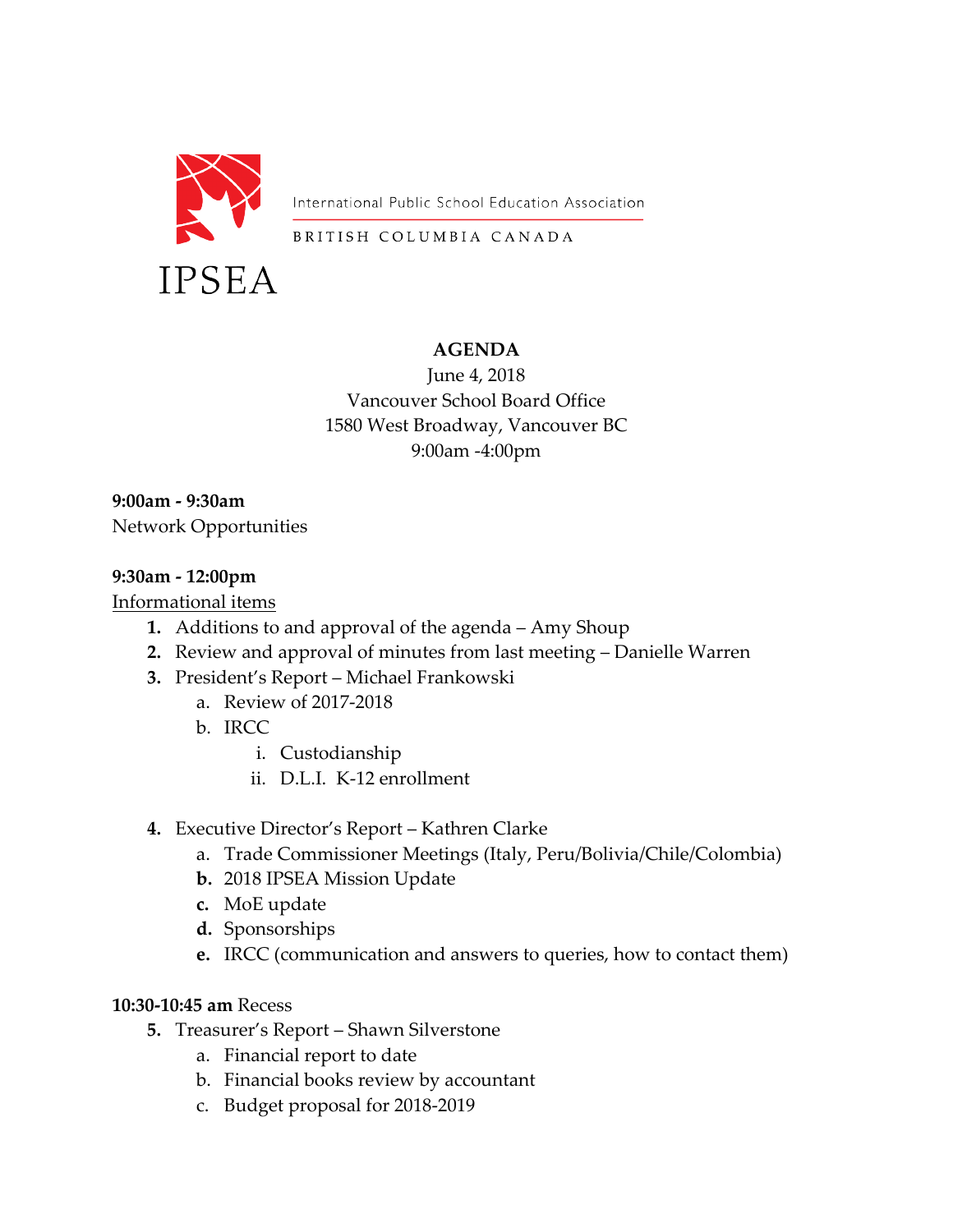### *(Informational items continued)*

- **6.** CAPS-I update (Angela Olson)
- **7.** Third Party Payment Options Survey Results (Karen Klein)
- **8.** Conference: Teaching and Administration on Interculturalization (Kootenay Lake SD)
- **9.** MSP update (Ronda)

**12:00-1:00pm** Lunch (sponsored by Sea to Sky & Maple Ridge-Pitt Meadows)

### Discussion and Action Items

- **1.** Cannabis consistent messaging when interacting with sector clients
	- a. Agents
	- b. Homestays
	- c. Staff
	- d. Students
- **2.** Election of Executive Officers for the 2018-2019 year (Ronda)
- **3.** Pick dates for IPSEA Quarterly meetings for 2018-2019 (Michael)
	- a. September 7 (Friday) or Sept 10 (Monday) b. December 3 (Monday) or Dec 7 (Friday) c. March 8 (Friday) or March 11 (Monday)
	- d. June 3 (Monday) or June 7 (Friday)
- **4.** Choose lunch sponsors for the 2018-2019 IPSEA Meetings (Michael)
- **5.** Acknowledgement of members Ronda Bell
- **6.**
- **7.**
- **8.**

In camera session (no recording of discussion)

# **\*Meeting Adjourned**

Attached support documents

- Agenda June 4, 2018
- Minutes of April 9, 2018 Members Meeting
- IRCC communication document answers to queries